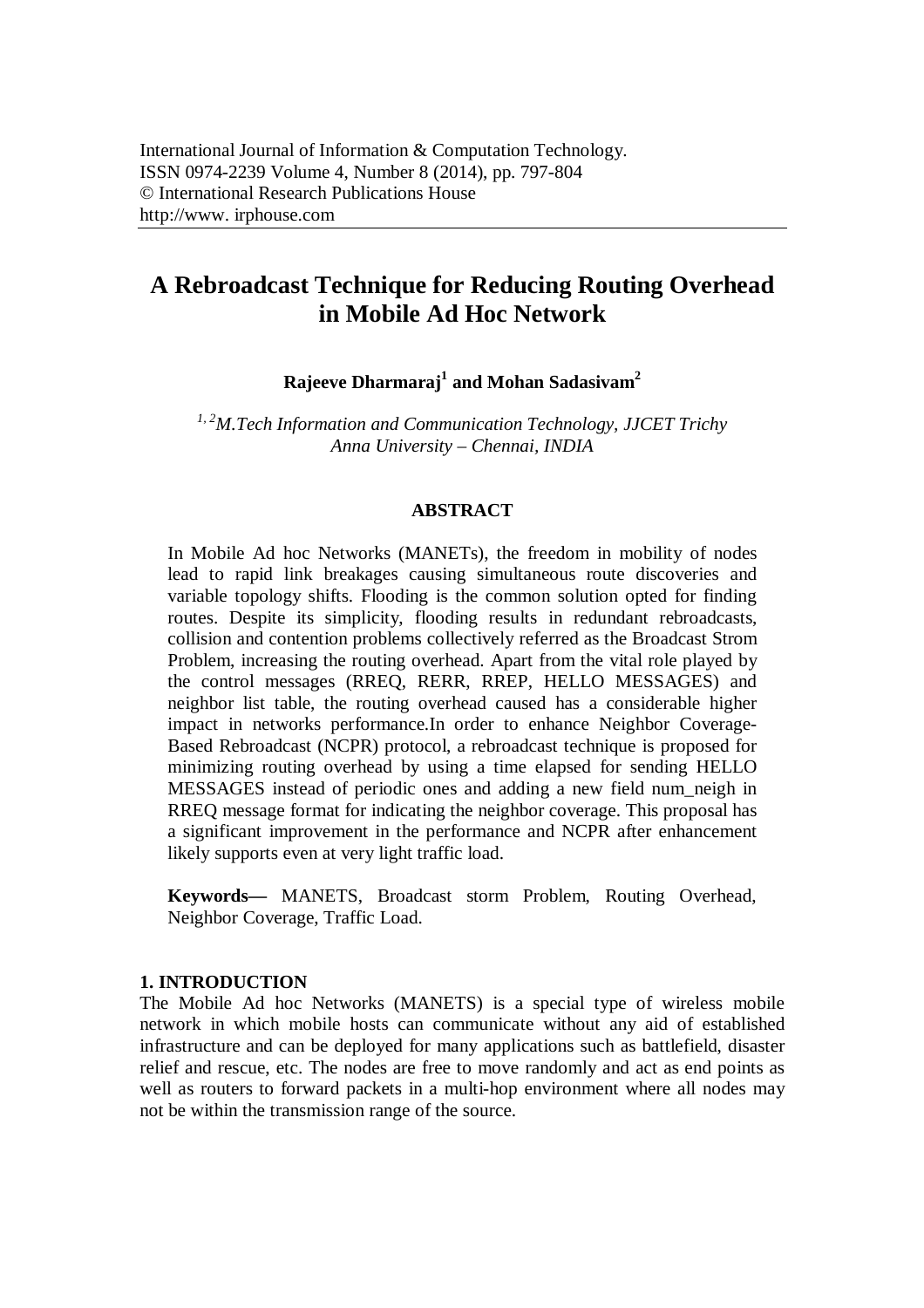The network topology may change rapidly and unpredictably in time. New nodes can join the network, and other nodes may leave the network. The expected size of a MANET is larger than the transmission range of the nodes, because of this fact it is necessary to route the traffic through a multi-hop path for giving the nodes the ability to communicate with each other. There exist neither fixed routers nor fixed locations for the routers nor centralized administration. The lack of any fixed infrastructure is compensated by the routing ability of every mobile node. They all act as mobile routers and for this they need the capability to discover and maintain routes to every node in the network and to route the packets accordingly.

To optimize the broadcasting, limiting the number of rebroadcasting in the routing will help. Rebroadcasting delay helps to define the neighbor coverage knowledge in network, in order to strengthen the network connectivity, broadcasting neighbors should receive the RREQ packet these reduce the redundant and number of rebroadcasts of the RREQ packet in the data transmission. Always neighbor selection has to done randomly, due to random mobility model in network. Number of collisions in re-broadcasting will occur in the physical layer. Since data packets and routing packets share the same physical channel, the collision possibility is high when there is a large number of routing packets (request / response).

#### **2. RELATED WORK**

The fundamental and effective data dissemination mechanism opted in Mobile Ad hoc Networks for finding route is Broadcasting.In order to avoid blind flooding as in AODV Chen et al [10] proposed dynamic rebroadcast probability update at every node stating how much overhead is created by rebroadcast and paves path to the Broadcast storm Problem. In case of high dynamic networks the routing overhead imposed is much more higher as per Abdulai et al[1] and the considerable impact on networks performance is mentioned.

Haas et al. [5] showed that gossip-based approach can save up to 35 percent overhead compared to the flooding in which each node forwards a message with certain probability. However, when the network density is high or the traffic load is heavy, the improvement of the gossip-based approach is limited [1]. Kim et al. [8] proposed a probabilistic broadcasting scheme based on coverage area and neighbor confirmation. Peng and Lu [11] proposed a neighbor knowledge scheme named Scalable Broadcast Algorithm (SBA). This scheme determines the rebroadcast of a packet according to the fact whether this rebroadcast would reach additional nodes. Abdulai et al. [2] proposed a Dynamic Probabilistic Route Discovery (DPR) scheme based on neighbor coverage. In this approach, each node determines the forwarding probability according to the number of its neighbors and the set of neighbors which are covered by the previous broadcast. This scheme only considers the coverage ratio by the previous node, and it does not consider the neighbors receiving the duplicate RREQ packet.

Keshavarz-Haddad et al. [7] proposed two deterministic timer-based broadcast schemes: Dynamic Reflector Broadcast (DRB) and Dynamic Connector-Connector Broadcast (DCCB). They pointed out that their schemes can achieve full reachability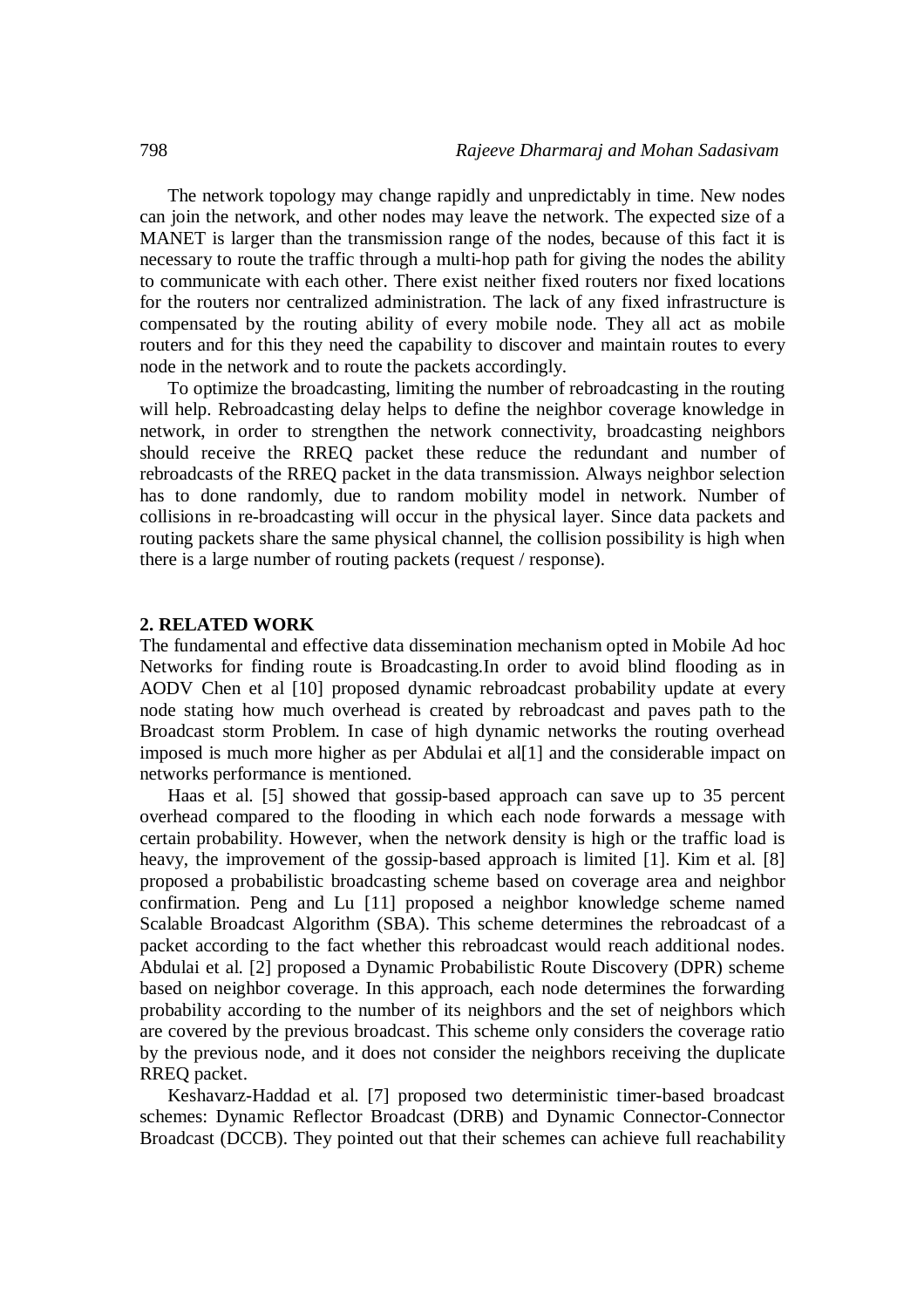over an idealistic lossless MAC layer, and for the situation of node failure and mobility, their schemes are robustness. Stann et al. [13] proposed a Robust Broadcast Propagation (RBP) protocol to provide near-perfect reliability for flooding in wireless networks, and this protocol also has a good efficiency. Xin et al.[16] proposed a protocol NCPR that is Neighbor Coverage Based Probabilistic Routing protocol which covers both the methods of coverage based and probabilistic based. They have compared NCPR with AODV and DSR in end to end delay, MAC collision rate, number of CBR connections, Random packet loss rate and NCPR deals with the connectivity factor and additional coverage ratio which extends in calculating rebroadcast delay and rebroadcast probability.The proposed protocol and DSR are out performed by AODV at very light traffic load because of NCPRs delay neighbor list calculation.

The Neighbor coverage based probabilistic rebroadcast protocol defines the following: Using the upstream coverage ratio of the control messages received two parameters namely rebroadcast delay and rebroadcast probability are found out using the additional coverage ratio and calculated connectivity factor. The one hop neighbor node information is needed.

- 1. Rebroadcast delay: This parameter considers the fact of common neighbors to the current node. Incase if two nodes (current and previous node) share more common neighbors then the delay is low and this avoids channel collisions. So in case of rebroadcasting if a node rebroadcasts a packet more common neighbors will know this, thus this parameter guarantees that the packet spread is done for a wide range of neighbors and decides the forwarding order. The uncovered neighbor list (UCN), which is the calculation of common neighbors covered by the current and previous nodes. Multiplication of max delay with delay ratio found using UCN gives rebroadcast delay.
- 2. Rebroadcast probability: The combination of Additional Coverage Ratio and Connectivity factor results in Rebroadcast Probability. The local node density is also a concern here.
	- The Additional Coverage Ratio, which is the ratio of UCN and total number of neighbors.If this ratio is larger, this rebroadcast will cover more nodes.
	- The Connectivity Factor is the value 5.1774logn[17] divided by the modulo of number of total neighbors covered by current node is taken into account. This parameter defines the extent to which each node is connected to its neighbor node.

# **3. PROPOSED RREQ MESSAGE**

The proposed RREQ message format consists of the same fields as that of the usual one but two extra field namely num\_neigh field which has three values along with a node id field are added in addition to that of the original ones in AODV RREQ default format.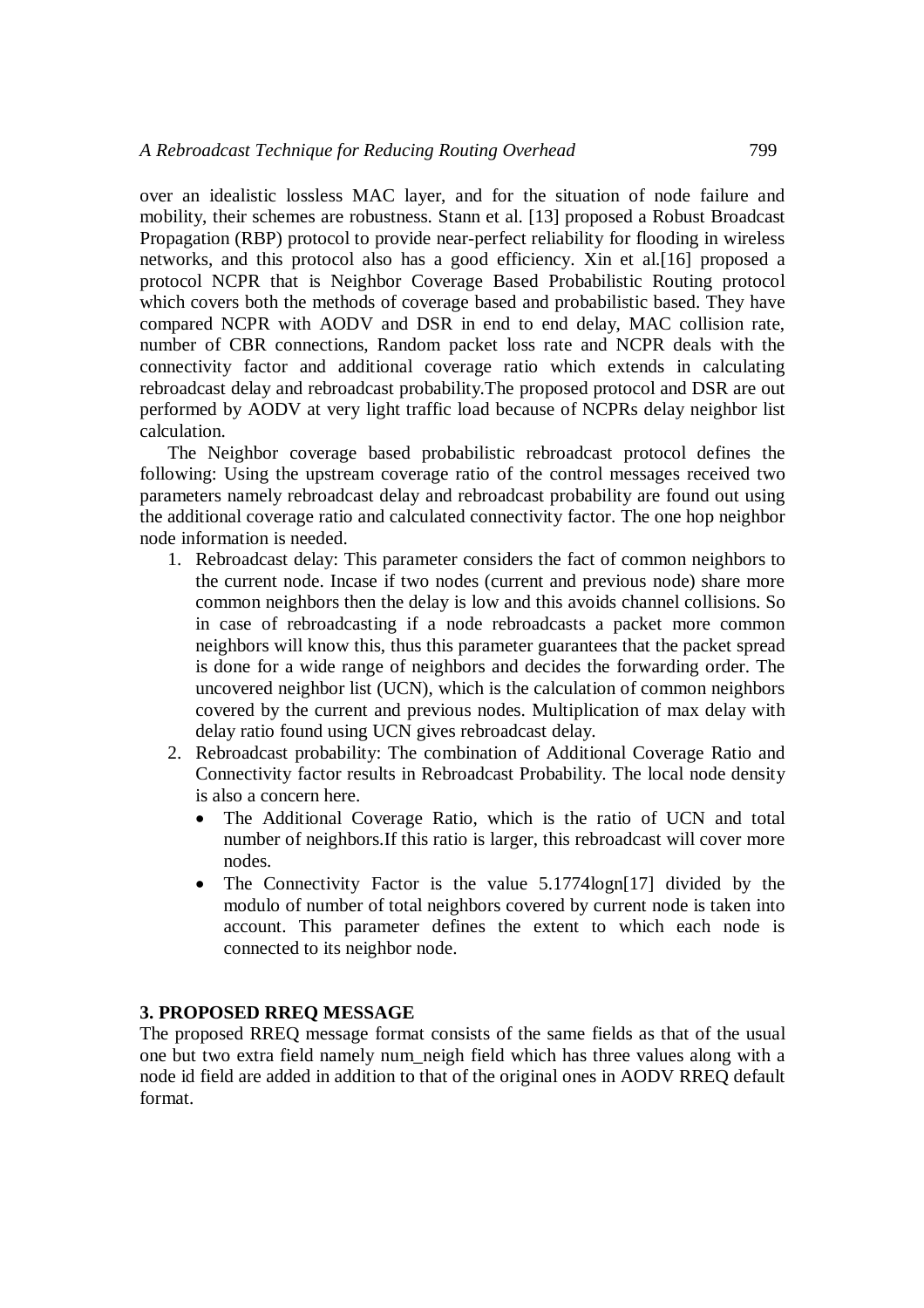# *3.1 num\_neigh Field*

On ADDITION the num\_neigh field turns positive indicating that the new neighbors should be added along with the common ones and the node id field holds the id's of the neighbor nodes which are to be added right now. On DELETION the num\_neigh field turns negative indicating that the new neighbors should be added along with the common ones and the node id field holds the id's of the neighbor nodes which are to be deleted alone. On SAME CONDITIONS the num\_neigh field turns zero indicating that the new neighbors should be added along with the common ones and the node id field holds the id's of any node.

# *3.2 Neighbor List*

**Table 1** Values of num\_neigh field

| <b>CONDITION</b> |                   | Num_neigh FIELD NODES ID FIELD INCLUDES       |
|------------------|-------------------|-----------------------------------------------|
|                  | <b>VALUE</b>      |                                               |
| <b>ADDITION</b>  | OF POSITIVE $(+)$ | Includes all the neighbors identity (which is |
| <b>NODES</b>     |                   | uncommon to the current node)                 |
| <b>DELETION</b>  | OFNEGATIVE (-)    | Includes only the deleted nodes identity      |
| <b>NODES</b>     |                   |                                               |
| <b>NO CHANGE</b> | ZERO(0)           | Includes no nodes identity                    |

The table says the list of the new fields added to the existing formats in order to enhance routing process in terms of exploiting neighbor knowledge.



**Figure 1** Proposed RREQ message format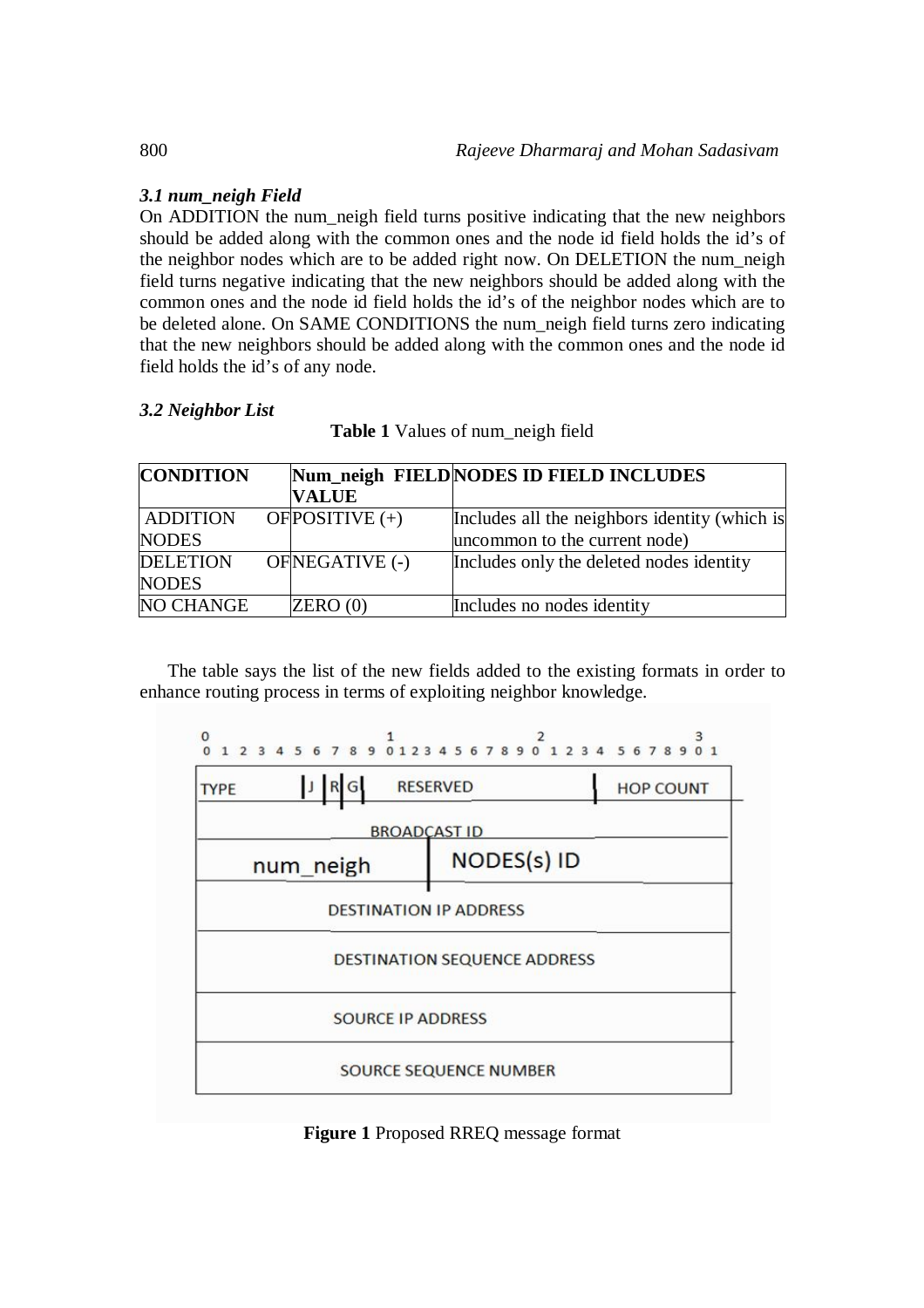These are the fields indicated as per the default format of RREQ:: **J**: Join flag (reserved for multicast) ; R: Repair flag (for multicast) ; **G:** Gratuitous RREP flag; indicates whether a gratuitous RREP should be unicast to the node specified in the Destination IP Address field.; **Hop Count:** The number of hops from the Source IP Address to the node handling the request. **Broadcast ID:** A sequence number uniquely identifying the particular RREQ when taken in conjunction with the source node's IP address. **Num\_neigh :** It contains three values which were briefed above.It indicates the neighbor addition and deletion. By default holds the value of 0, meaning no change. **Nodes id (s) :** The neighbor nodes which are either added or deleted are noted here in the form of id values corresponding to values in predecessor field. **Destination IP Address:** The IP address of destination for which a route is desired. **Destination Sequence Number:** The last sequence number received in the past by the source for any route towards the destination. **Source IP Address:** The IP address of the node which originated the Route Request. **Source Sequence Number:** The current sequence number to be used for route entries pointing to (and generated by) the source of the route request.

### **4. PROPOSED ALGORITHM**

According to the Algorithm, **U (n, Rs.id) :** Uncovered set of node n. **N (n) :** Neighbor nodes of node n. **RREQj:** RREQ message sent by node j.

| 1. if n receives a new RREQs from s            | 10. Refer to the num neigh field in the          |
|------------------------------------------------|--------------------------------------------------|
| then                                           | RREQ message and                                 |
| {Compute initial}<br>2.<br>uncovered           | {Adjust UCN:}                                    |
| neighbors set U $(n, Rs.id)$ for RREQs: $\}$   | 11. if (num_neigh= $=0$ ), no change             |
| 3. U (n, Rs.id) = N (n) – [N (n) $\cap$ N (s)  | 12. Else if (num_neigh==positive<br>or           |
| $]-\{s\}$                                      | negative), change neighbor<br>list               |
| 4. {Compute the rebroadcast delay Td           | accordingly.                                     |
| (n):                                           | 13. U (ni, Rs.id) = U (ni, Rs.id) $-[U (ni, n\,$ |
| 5. Tp (n) = 1 –  N (s) $\cap$ N (n)   /  N (s) | Rs.id) $\cap N$ (nj) ], discard (RREQj);         |
| 6. Td (n) = MaxDelay $\times$ Tp (ni)          | 14. end while                                    |
| 7. Set a Timer (n, Rs.id) according to         | 15. if Timer (ni, Rs.id) expires then            |
| Td(n)                                          | 16. {Compute the rebroadcast probability         |
| 8. end if                                      | Pre (ni) :                                       |
| 9. else wait for elapsed time (hello           | 17. if Random $(0, 1) \leq$ Pre (ni) then        |
| interval), forward hello packets in case       | 18. broadcast (RREQs), else                      |
| if no control messages are received.           | 19. discard (RREQs), end if                      |
| while ni receives a duplicate RREQ             | $20.$ end if                                     |
| from nj before Timer (ni, Rs.id) expires       |                                                  |
| do                                             |                                                  |
|                                                |                                                  |

Initially RREQ message is sent to all nodes, it carries the details of the neighbor node it covers With an ID from which node it was sent. In case of addition or Deletion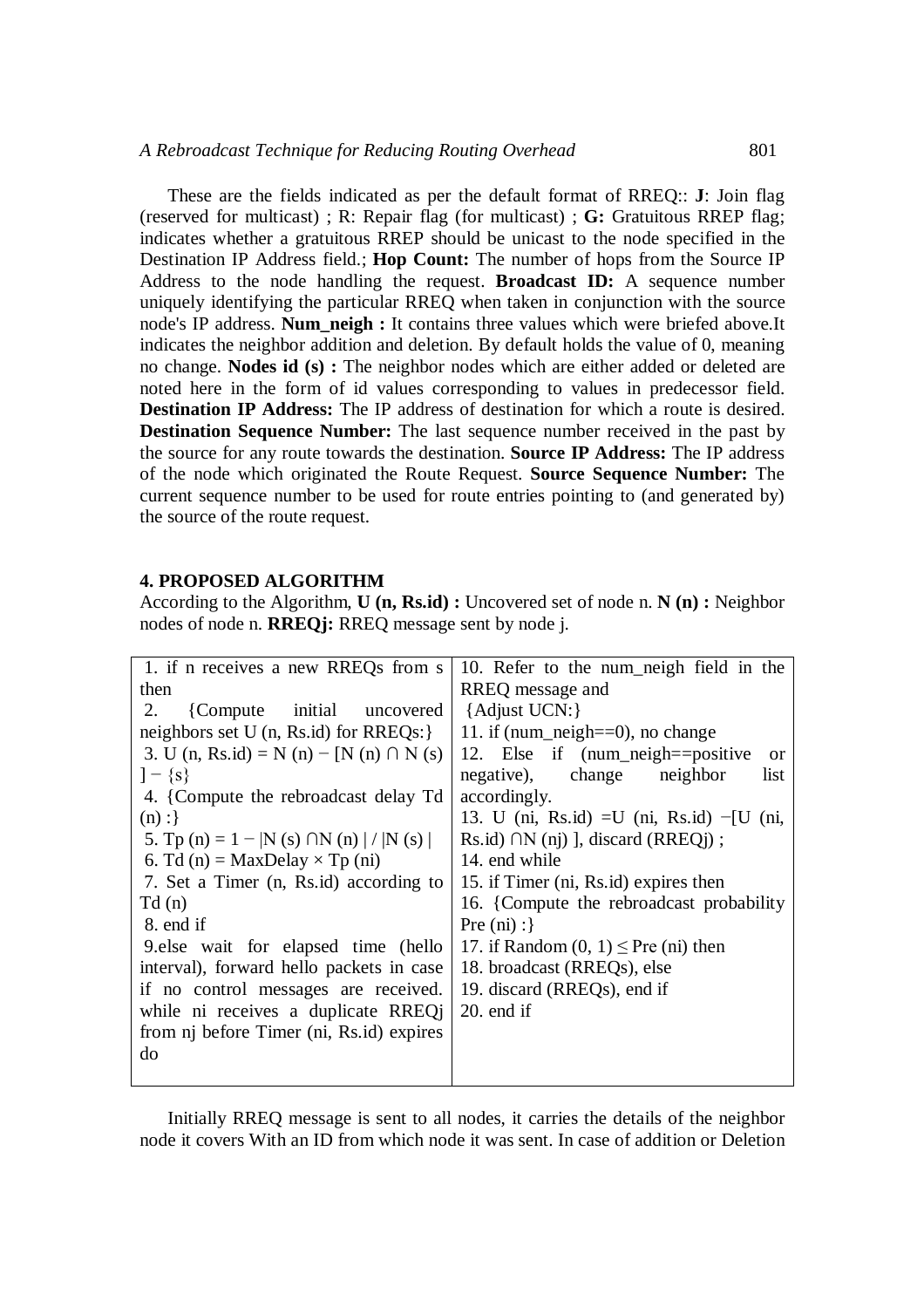of nodes updating of UCN of node takes place. Every node waits for a time elapsed else sends a hello message to indicate its presence. Updating of neighbor node takes place after visualizing the changes in previous node finally rebroadcast probability and rebroadcast delay are noted and broadcasting takes place.

### **5. CONCLUSION**

In this work, the routing overhead caused by the neighbor list and the control messages in Neighbor Coverage Based Probabilistic Routing Protocol is considerably minimized. The role of individual HELLO messages in a NCPR protocol is modified by using a time limit.RREQ message collectively plays the role of HELLO message too. When there is no replay for a RREQ control message and when the time limit is over, an HELLO message is forwarded to show the nodes presence. The neighbor table complexity is reduced by using two new fields namely num\_neigh and node id in the default RREQ format. Thus the NCPR now supports the flow of data even at very light traffic load efficiently.

# **6. REFERENCES**

- [1] Abdulai. J.D, Ould-Khaoua. M, and Mackenzie. L.M, "Improving Probabilistic Route Discovery in Mobile Ad Hoc Networks, " Proc. IEEE Conf. Local Computer Networks, pp. 739-746, 2007.
- [2] Abdulai. J.D, Ould-Khaoua. M, Mackenzie. L.M, and Mohammed. A, "Neighbor Coverage: A Dynamic Probabilistic Route Discovery for Mobile Ad Hoc Networks, " Proc. Int'l Symp. Performance Evaluation of Computer and Telecomm. Systems (SPECTS'08), pp. 165-172, 2008.
- [3] AlAamri. H, Abolhasan. M, and Wysocki. T, "On Optimising Route Discovery in Absence of Previous Route Information in MANETs, " Proc. IEEE Vehicular Technology Conf. (VTC), pp. 1-5, 2009.
- [4] Chen. J, Lee. Y.Z, Zhou. H, Gerla. M, and Shu.Y, "Robust Ad Hoc Routing for Lossy Wireless Environment, "Proc. IEEE Conf. Military Comm. (MILCOM '06), pp. 1-7, 2006.
- [5] Haas. Z, Halpern. J. Y, and Li. L, "Gossip-Based Ad Hoc Routing, " Proc. IEEE INFOCOM, vol. 21, pp. 1707-1716, 2002.
- [6] Johnson. D, Hu. Y, and Maltz. D, "The Dynamic Source Routing Protocol for Mobile Ad Hoc Networks (DSR) for IPv4", IETF RFC 4728, vol. 15, pp. 153- 181, 2007.
- [7] Keshavarz-Haddady. Y, Ribeirox. V, and Riedi. R, "DRB and DCCB: Efficient and Robust Dynamic Broadcast for Ad Hoc and Sensor Networks, " Proc. IEEE Comm. Soc. Conf. Sensor, Mesh, and Ad Hoc Comm. and Networks (SECON '07), pp. 253-262, 2007.
- [8] Kim. J, Zhang. Q, and Agrawal. D.P, "Probabilistic Broadcasting Based on Coverage Area and Neighbor Confirmation in Mobile Ad Hoc Networks, " Proc. IEEE GlobeCom, 2004.